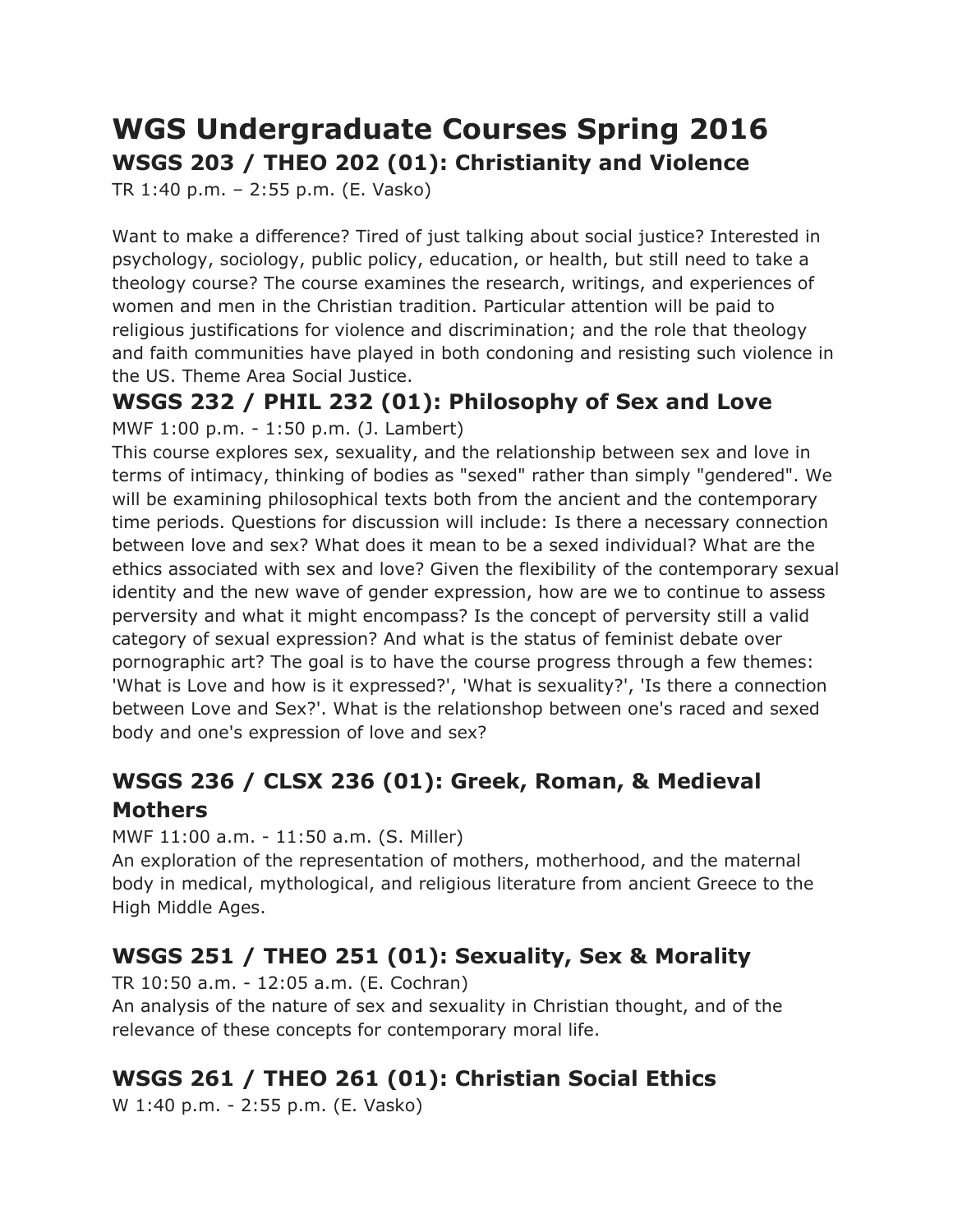This course will explore the tradition of Roman Catholic Social Teaching and modern social ethics. Issues to be addressed will include Christian interpretations of war and peace, economic justice, race relations, human rights, and ecological ethics. In assessing these issues, we will also consider important contributions from Protestant traditions as well as non-Christian perspectives.

# **WSGS 369 / SOCI 369 / PJCR 369 (01): Race, Gender & Crime**

TR 12:15 p.m. - 1:30 p.m. (A. Popp)

This course examines how different races, genders, and social classes experience crime, both as offenders and victims. Pre-requisite: Any 100 level Sociology course.

## **WSGS 422 / COMM 422 (01): Communication and Gender**

TR 1:40 p.m. - 2:55 p.m. (P. Arneson)

Examines research addressing differences and similarities in male and female communication syles in a variety of contexts, ranging from personal to social to work relationships, with attention given to philosophical and narrative understandings of what it means to be male and female persons.

# **WSGS 452W / ENGL 452W (01): Modern British and American Poetry**

### TR 9:25 a.m. - 10:40 p.m. (L. Kinnahan)

What is modernist poetry? In both Britain and America, the early decades of the twentieth century were marked by rapid changes in technology, industry, economics, and communication that separated the new century in decisive ways from the past. American and British poetry written between 1900 and 1950 responded to the sense of a world irreparably changed, celebrating the freedom from outworn traditions to "make it new" while also expressing uncertainty about the uncharted experience of the "modern." Both in form and subject matter, poetry explored new territory, employing avant-garde techniques and reinventing older forms to break with past restrictions in exciting and varied ways. For many, these "past restrictions" included traditional roles for women and men and outworn assumptions about gender. Challenges to ideas about gender elicited both excitement and trepidation in society at large. How did poets approach gender in the modernist period? How did modernist poets make gender the business of poetry's explorations of new content and modern forms?

In order to approach these questions, this course will include readings from a broad range of poets to help us establish a working vocabulary and understand central concepts, techniques, and influences shaping modernist poetry. For example, the influence of the modern city, or of visual art, or of war (both WWI and WWII) will be addressed. Within this broader survey, more in-depth study of several poets will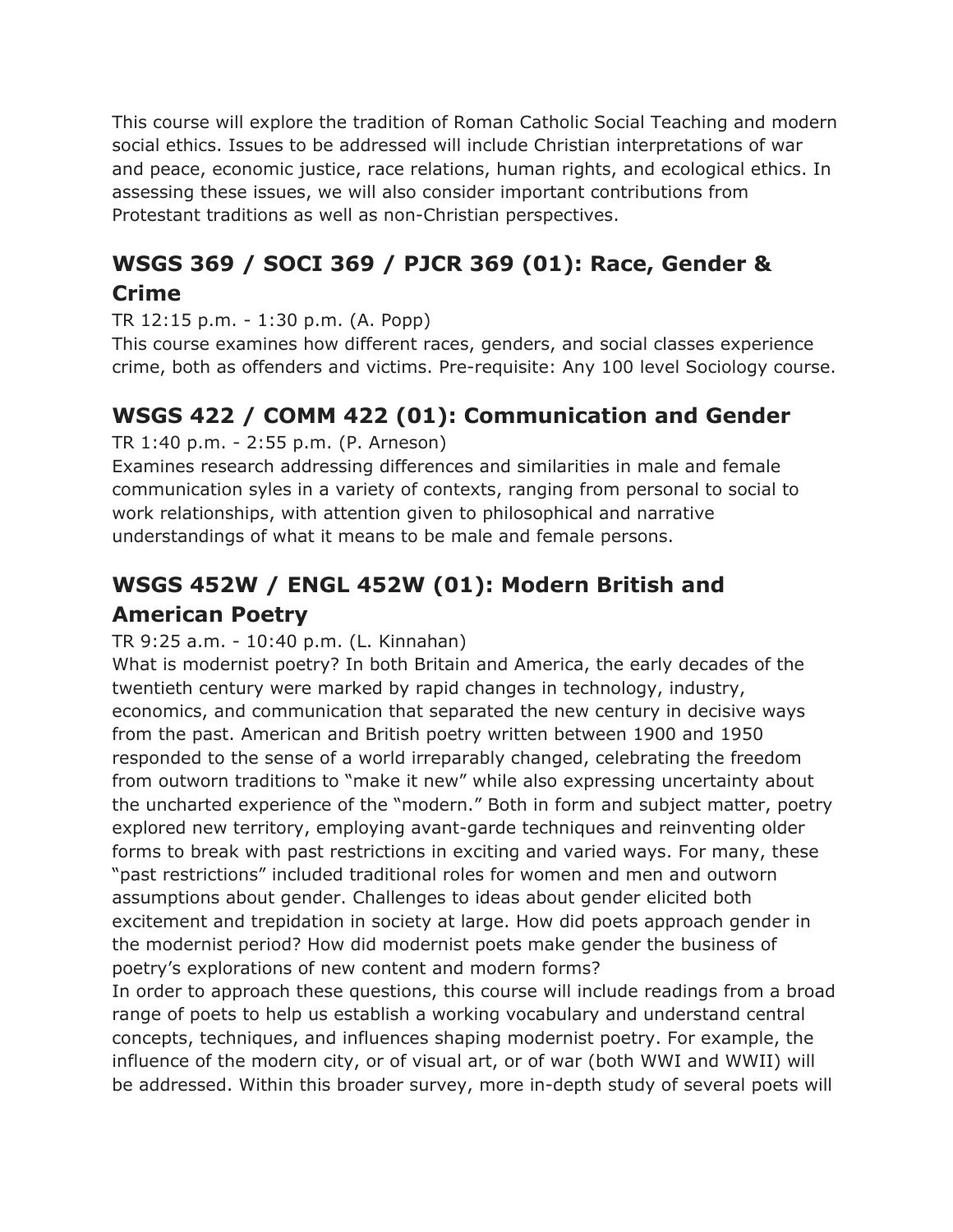focus the course upon how social and poetic conditions shape and reflect ideas about gender in the modernist era. In particular, we take up issues of gender in relation to formations of national, race, and class identity; and relationships between language, form, and social contexts.

## **WSGS 453 / PSYC 453 (61) : Psychology of Gender**

### W 6:00 p.m. - 8:40 p.m. (S. Dixit)

The primary aim of this course is to explore the ways in which gender is socially constructed in our historical time period through a variety of power relationships or institutions (e.g., marriage) and cultural artificts (e.g., media). The psychology of gender then involves how we as individuals experience ourselves, consciously or unconsciously, as consumers of these gender constructions, and the effects these constructions have on us at individual, interpersonal and societal levels. Although the focus of the course is on our daily performances of gender as constitutive of our identity, we will also recognize how our gendered identity is inextricably connected to other identity markers such as race, class, ethnicity, sexual orientation, and so forth.

# **WGS Graduate Courses Spring 2016**

# **WSGS 505 / PLCR 505 (61): Values, Ethics, and Policy**

### M 6:00 p.m. - 8:40 p.m. (M. McIntyre)

What is good public policy? This simple, often asked question already implies the central role ethics play in policy making. This course examines that role in light of the distinctive value structure that arises from the beliefs and institutions of American liberal democracy.

# **WSGS 522 / COMM 522 (01): Communication and Gender**

### TR 1:40 p.m. - 2:55 p.m. (P. Arneson)

Examines research addressing differences and similarities in male and female communication syles in a variety of contexts, ranging from personal to social to work relationships, with attention given to philosophical and narrative understandings of what it means to be male and female persons.

# **WSGS 543 / LAWS C543 (61): Employment Discrimination**

### T 6:00 p.m. - 8:40 p.m. (R. Kitchen)

Course Requirement: exam or paper\* Satisfies Upper Level Writing requirement Spring 2015 (evening students only; day and part-time day students should contact the professor)\* Fulfills Concentration Elective: Civil Litigation, Family Law, Government & Public Interest Law, Labor & Employment Law This course is concerned with discrimination in employment. This course will introduce the basic theories and legal principles underlying equal employment opportunity law in the